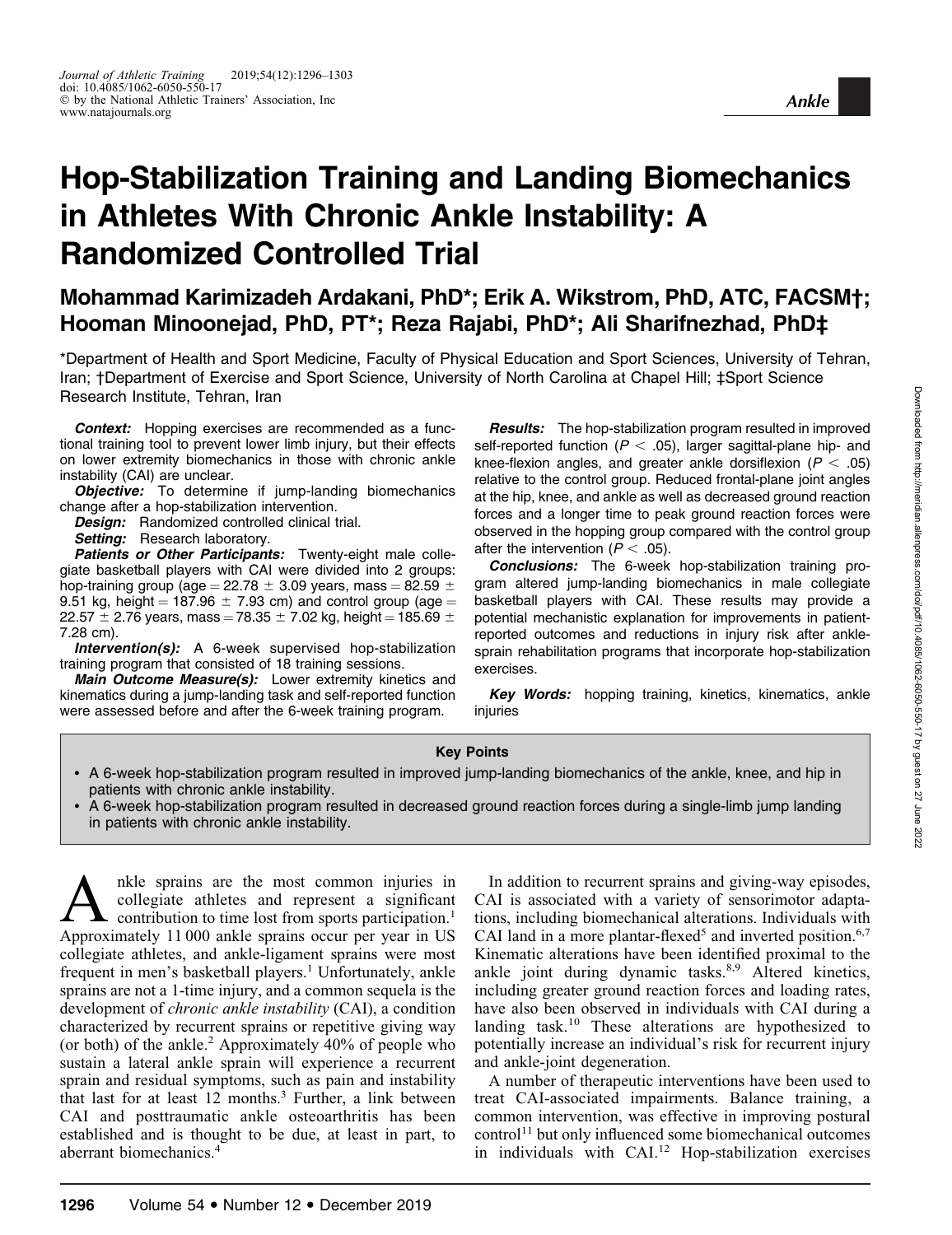

Figure. CONSORT flow chart of participant enrollment, allocation, follow up, and analysis.

represent a dynamic and fundamental movement in a variety of sports.<sup>13</sup> Training programs that emphasize hop stabilization enhance function and postural control in individuals with CAI.<sup>14,15</sup> In addition, plyometric-training programs that included a variety of hopping exercises improved lower extremity biomechanics in healthy control participants.16 Despite this evidence, it remains unclear how a hop-stabilization intervention would affect lower extremity jump-landing biomechanics in individuals with CAI.

Therefore, the purpose of our study was to determine the effects of a 6-week hop-stabilization training program on lower extremity jump-landing biomechanics (ie, kinematics and kinetics) in male collegiate basketball players with CAI. Based on the literature, we hypothesized that the hopstabilization program would improve lower extremity jump-landing biomechanics relative to a control condition.

## **METHODS**

## Study Design

This investigation was part of a larger single-blinded randomized controlled trial.<sup>17</sup> Participants were randomly assigned to either an experimental group (hopping program) or a control group. Using G\*Power software (version 3.1.9.2; Kiel, Germany) and previous research, $18$  we estimated that 12 participants per group were needed to detect statistical significance at an  $\alpha$  level of .05, 95% power, and an effect size of 0.79. All participants were enrolled, trained, and tested at a single site after reading and signing the informed consent form that was approved by the University of Tehran Institutional Review Board, which also approved the study.

## **Participants**

A total of 43 male collegiate basketball players expressed interest in participating. However, 13 failed to meet the CAI-specific inclusion criteria, as shown in the CONSORT diagram (Figure). Thus, 30 university male basketball players with CAI were enrolled, but 2 withdrew. The remaining 28 participants (14 per group) completed the investigation and were randomized to either the experimental group (age = 22.78  $\pm$  3.09 years, mass = 82.59  $\pm$ 9.51 kg, height =  $187.96 \pm 7.93$  cm, missed days of desired physical activity due to ankle injury =  $10.5 \pm 6.08$ ) or control group (age =  $22.57 \pm 2.76$  years, mass =  $78.35 \pm 1.76$ 7.02 kg, height =  $185.69 \pm 7.28$  cm, missed days of desired physical activity due to ankle injury =  $10.21 \pm 5.60$ ). Only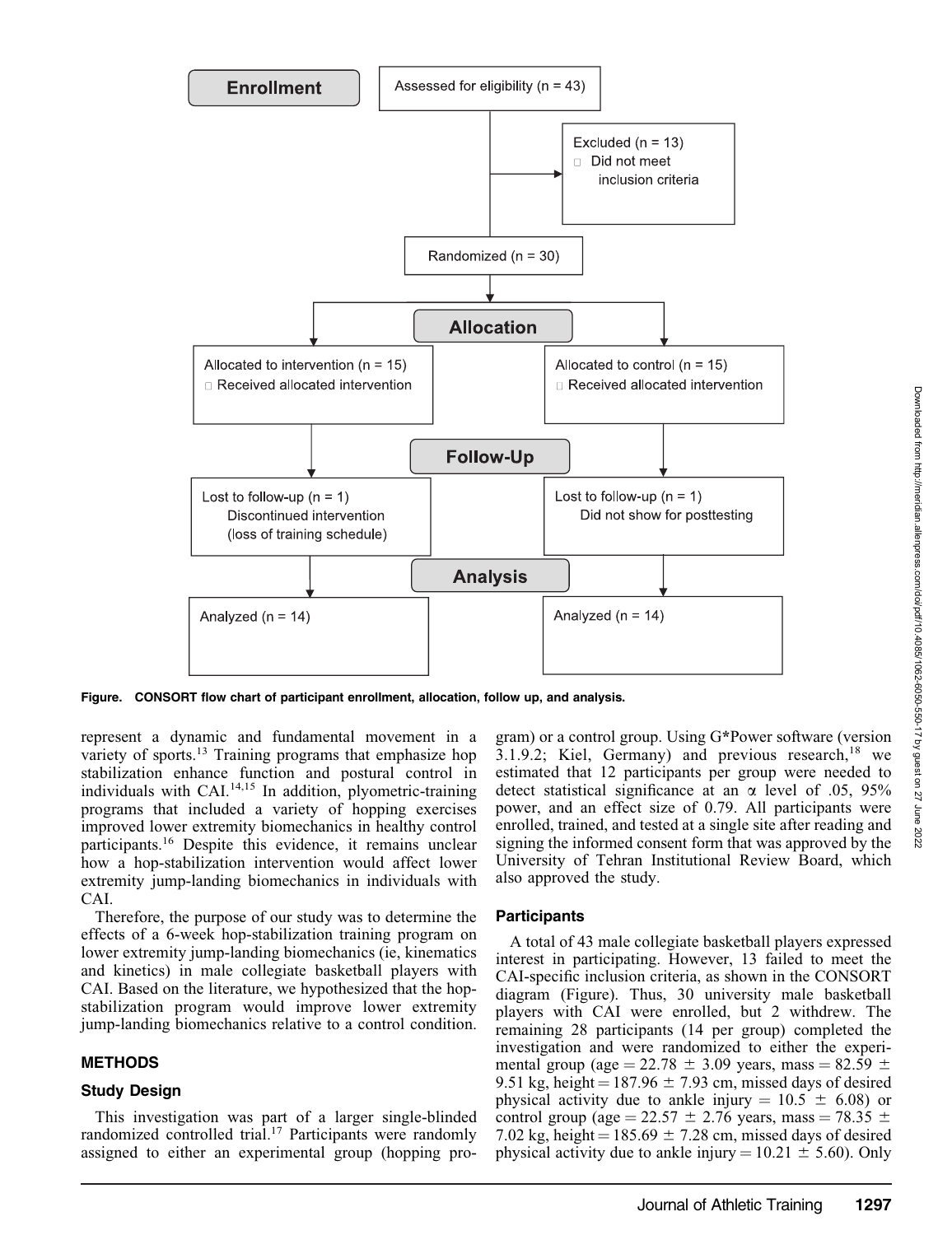men were enrolled in this investigation because of a lack of women's teams at this competition level in Iran and cultural constraints. All participants were required to be between 18 and 30 years of age, playing basketball at the university level, and actively practicing during the off-season at least 3 times per week for 2 hours per session. Chronic ankle instability-specific criteria were consistent with the recommendations of the International Ankle Consortium.<sup>2</sup> Specifically, participants were required to have (1) at least 1 acute ankle-inversion sprain that resulted in swelling, pain, and dysfunction that occurred at least 12 months before the study (experimental group:  $16.35 \pm 3.70$ months, control group:  $17.21 \pm 3.68$  months); (2) at least 2 episodes of the ankle ''giving way'' within the past 6 months (experimental group:  $6.14 \pm 4.32$ , control group:  $6.5 \pm 3.77$ ; (3) answered 4 or more questions with yes on the Ankle Instability Instrument; (4) a disability score of  $\leq$ 90% on the Foot and Ankle Ability Measure (FAAM); and (5) a disability score  $\leq 80\%$  on the FAAM–Sport (FAAM-S). Additionally, CAI participants were required to score  $\leq 75\%$  in 3 or more categories on the Foot and Ankle Outcome Score, score  $\leq$ 24 on the Cumberland Ankle Instability Tool, and have clinically negative anterior drawer and talar tilt tests. Ligamentous assessments were performed by a physical therapist with more than 10 years' experience. For those with bilateral ankle sprains, the ankle with the lowest self-reported questionnaire scores was selected. Exclusion criteria were neurologic or vision problems, any surgery to the musculoskeletal structures, or chronic musculoskeletal, severe acute lower extremity, or head injury.2

## Procedures

Upon enrollment, participants completed the baseline jump-landing protocol. Reflective markers were placed using the modified Helen Hayes marker set, which consisted of the left and right anterior-superior iliac spine, midthigh, lateral knee, midshank, lateral malleolus, calcaneus, foot between the second and third metatarsal heads, and sacrum. Before completing the baseline assessment, participants were allowed to practice the jump-landing task. They were asked to stand on a 40-cm box adjacent to a 40-  $\times$  60-cm force platform (Advanced Medical Technologies Inc, Watertown, MA). Participants were then instructed to stand on the test limb and drop forward onto the force plate, where they were required to maintain the single-limb landing for 3 seconds. No constraints were placed on trunk or upper extremity placement or movement during the task. Three successful trials were recorded, and jump-landing attempts were separated by  $60$  seconds of rest.<sup>5,10</sup> A successful trial was defined as the participant contacting the force plate cleanly without any loss of balance or any corrections after initial contact (eg, double hop, shifting, or sliding the stance limb). Kinetic data, collected at 2000 Hz, were synchronized with 6 infrared cameras (model Eagle; Motion Analysis Corporation, Santa Rosa, CA) that collected kinematic data at 200 Hz via Cortex software (version 5.5.0.1579; Motion Analysis Corporation). Both kinetic and kinematic data were filtered using a low-pass, zero lag, fourth-order Butterworth filter with a 12-Hz cutoff frequency. A global axis system was used based on a righthand convention: positive kinematic values represented

dorsiflexion, inversion, foot adduction, knee flexion, varus, internal rotation, hip extension adduction, and internal rotation.

Cortex software was used to ensure marker identification throughout the trial, and a custom MATLAB program (The MathWorks, Natick, MA) was used to complete data processing. The kinematic angles of interest were the hip, knee, and ankle joints in all 3 planes. These variables were extracted at initial contact and peak vertical ground reaction force. Initial contact was identified as the point when the vertical ground reaction force exceeded 10 N. Peak ground reaction force and time to peak force in the vertical, anterior, posterior, medial, and lateral directions were extracted and normalized to body weight (N). The loading rate, calculated as normalized peak vertical ground reaction force divided by the time to reach peak force, was calculated based on the following equation: loading rate  $=$  ({Peak Force [N]/Body Weight [N]}/Time to Peak Force [millisecond]). Three trial averages for all outcomes were used for further analysis. After baseline testing, participants were randomized to either the experimental or control group using a computer-generated table of random numbers and immediately started their assigned intervention. The posttest assessment was completed within 48 hours of the final training session. An independent assessor who was blinded to group assignment completed the baseline and posttest assessments on all participants. All testing took place in the biomechanics laboratory of the Sport Science Research Institute of Iran.

## Intervention

Three supervised sessions occurred per week for 6 weeks (Table 1), $^{17}$  and training volume increased during the program. Both M.K.A. and H.M. supervised all training sessions. Hopping exercises consisted of hopping side to side, hopping forward and backward, hopping forward,<sup>14</sup> hopping in a figure  $8,^{19}$  hopping in a zigzag pattern, and hopping in a 4-square shape.<sup>13</sup> Briefly, the figure-8 hop involved hopping in a pattern that was 2 m in length. Side-to-side hopping required participants to hop back and forth laterally over a distance of 30 cm. Forward-and-backward hoping required the participant to hop back and forth sagittally over a 30-cm distance. Forward hops required the participant to hop forward 91.44 cm, stabilize, and hop the same distance again. The zigzag pattern required participants to hop diagonally in a zigzag pattern (45-cm wide) outlined on the floor with tape. They were instructed to hop diagonally over the 15 cm-wide line, alternating sides. The 4-square hop required participants to hop within each of the four 40-  $\times$  40-cm squares drawn on the floor. With the right limb, they hopped in a clockwise direction, and with the left limb, they hopped in a counterclockwise direction. All exercises were performed shod throughout the training program. Further descriptions of the exercises and the training specifications per week are provided in Table 1. Before each session, a standardized warmup consisting of 5 minutes of free running and 5 minutes of dynamic stretching was completed.<sup>13,14</sup>

The total volume of landings started at 80 per session during the first week and increased by 20 for weeks 2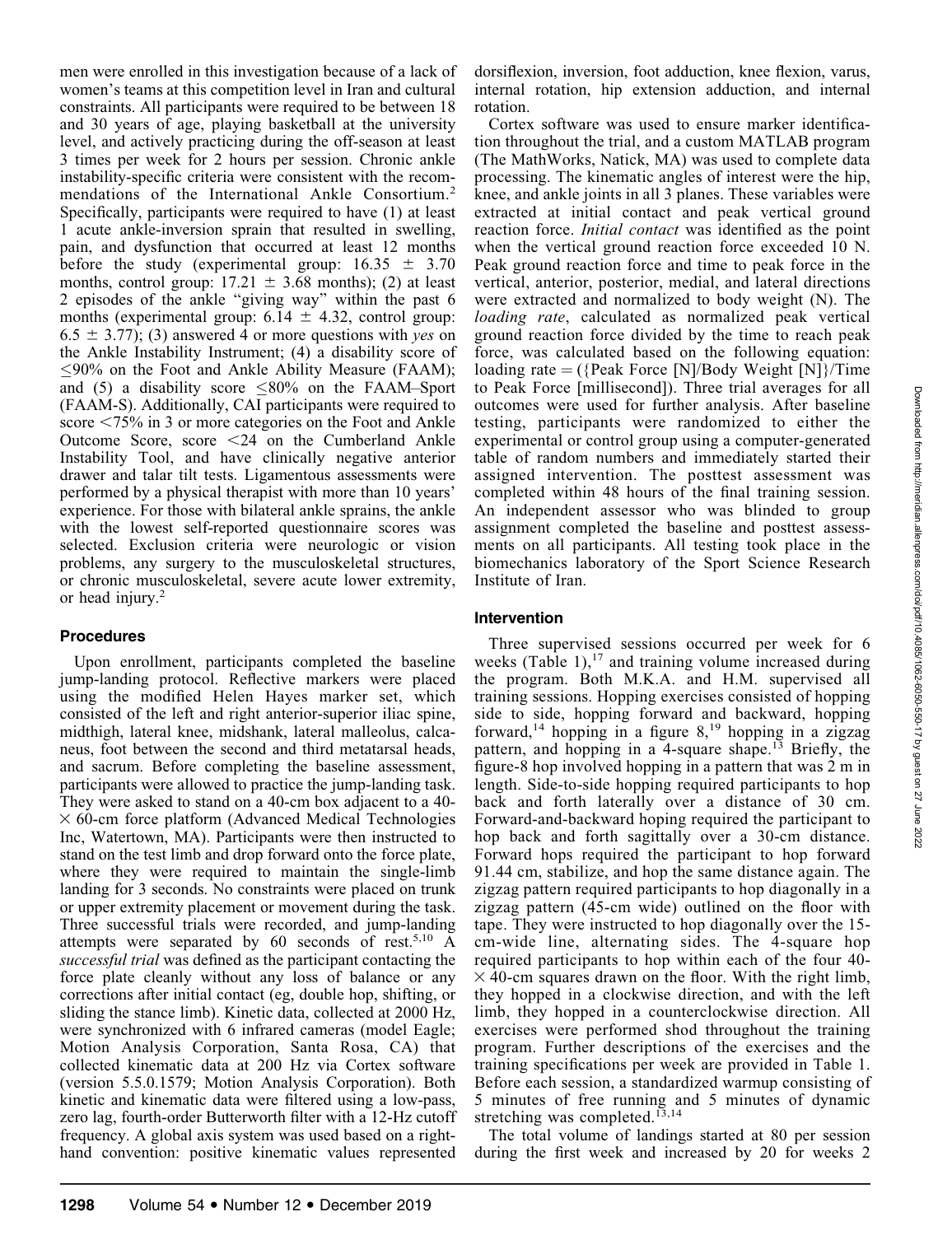|      | Volume<br>(Foot Contacts |                                           |                                                  |                          |
|------|--------------------------|-------------------------------------------|--------------------------------------------------|--------------------------|
| Week | per Session, No.)        | <b>Hopping Exercise</b>                   | Session Information                              | Set $\times$ Repetitions |
| 1    | 80                       | Hopping side to side on both legs         | 1: Hands free                                    | $2 \times 10$            |
|      |                          |                                           | 2: Arms across the chest                         |                          |
|      |                          |                                           | 3: Hands behind head                             |                          |
|      |                          | Hopping forward and backward on both legs | 1: Hands free                                    | $2 \times 10$            |
|      |                          |                                           | 2: Arms across the chest                         |                          |
|      |                          |                                           | 3: Hands behind head                             |                          |
|      |                          | Hopping forward on both legs              | 1: Hands free                                    | $2 \times 10$            |
|      |                          |                                           | 2: Arms across the chest<br>3: Hands behind head |                          |
|      |                          | Hopping in figure-8 shape on both legs    | 1: Hands free                                    | $2 \times 10$            |
|      |                          |                                           | 2: Arms across the chest                         |                          |
|      |                          |                                           | 3: Hands behind head                             |                          |
| 2    | 100                      | Hopping side to side on 1 leg             | All: Hands free                                  | $2 \times 10$            |
|      |                          | Hopping forward and backward on 1 leg     | All: Hands free                                  | $2 \times 10$            |
|      |                          | Hopping forward on 1 leg                  | All: Hands free                                  | $2 \times 10$            |
|      |                          | Hopping in figure-8 shape on 1 leg        | All: Hands free                                  | $2 \times 10$            |
|      |                          | Hopping in zigzag shape on both legs      | 1: Hands free                                    | $2 \times 10$            |
|      |                          |                                           | 2: Arms across the chest                         |                          |
|      |                          |                                           | 3: Hands behind head                             |                          |
| 3    | 120                      | Hopping side to side with 1 leg           | All: Arms across the chest                       | $2 \times 10$            |
|      |                          | Hopping forward and backward on 1 leg     | All: Arms across the chest                       | $2 \times 10$            |
|      |                          | Hopping forward on 1 leg                  | All: Arms across the chest                       | $2 \times 10$            |
|      |                          | Hopping in figure-8 shape on 1 leg        | All: Arms across the chest                       | $2 \times 10$            |
|      |                          | Hopping in zigzag shape on 1 leg          | All: Hands free                                  | $2 \times 10$            |
|      |                          | Hopping in 4-square shape on both legs    | 1: Hands free                                    | $2 \times 10$            |
|      |                          |                                           | 2: Arms across the chest                         |                          |
|      |                          |                                           | 3: Hands behind head                             |                          |
| 4    | 140                      | Hopping side to side on 1 leg             | All: Hands behind head                           | $3 \times 10$            |
|      |                          | Hopping forward and backward on 1 leg     | All: Hands behind head                           | $3 \times 10$            |
|      |                          | Hopping forward on 1 leg                  | All: Hands behind head                           | $2 \times 10$            |
|      |                          | Hopping in figure-8 shape on 1 leg        | All: Hands behind head                           | $2 \times 10$            |
|      |                          | Hopping in zigzag shape on 1 leg          | All: Arms across the chest                       | $2 \times 10$            |
|      |                          | Hopping in 4-square shape on 1 leg        | All: Hands free                                  | $2 \times 10$            |
| 5    | 160                      | Hopping side to side on 1 leg             | All: Hands behind head                           | $3 \times 10$            |
|      |                          | Hopping forward and backward on 1 leg     | All: Hands behind head                           | $3 \times 10$            |
|      |                          | Hopping forward on 1 leg                  | All: Hands behind head                           | $3 \times 10$            |
|      |                          | Hopping in figure-8 shape on 1 leg        | All: Hands behind head                           | $3 \times 10$            |
|      |                          | Hopping in zigzag shape on 1 leg          | All: Hands behind head                           | $2 \times 10$            |
|      |                          | Hopping in 4-square shape on 1 leg        | All: Arms across the chest                       | $2 \times 10$            |
| 6    | 150                      | Hopping side to side on 1 leg             | All: Hands behind head                           | $3 \times 10$            |
|      |                          | Hopping forward and backward on 1 leg     | All: Hands behind head                           | $3 \times 10$            |
|      |                          | Hopping forward on 1 leg                  | All: Hands behind head                           | $3 \times 10$            |
|      |                          | Hopping in figure-8 shape on 1 leg        | All: Hands behind head                           | $2 \times 10$            |
|      |                          | Hopping in zigzag shape on 1 leg          | All: Hands behind head                           | $2 \times 10$            |
|      |                          | Hopping in 4-square shape on 1 leg        | All: Hands behind head                           | $2 \times 10$            |

through 5. During the final week, the training volume was reduced slightly (from 160 to 150) to minimize the chance of fatigue on posttest assessments. During the first 3 weeks, participants were instructed to focus on stabilizing and landing with proper form.<sup>20</sup> Proper form was determined by M.K.A. and H.M. and was defined as the participant (1) keeping his knees over his toes, (2) landing with flexed knees, (3) avoiding an erect posture while landing, and (4) landing with his feet shoulder-width apart. During the final 3 weeks, all exercises were performed at a speed of 2 Hz, using a metronome, in an effort to better replicate sport (ie, land, stabilize, and immediately repeat). Program difficulty was also enhanced during the study by increasing the number of exercises, constraining hand position, and transitioning from double-limb to single-limb landings (Table 1). More specifically, during the first week an

Table 1. Hop-Training Program

exercise was introduced, it was performed with a doublelimb landing. In all subsequent weeks, an exercise was completed with a single-limb landing.<sup>21</sup> The support surface for the exercises changed during each session of a training week. Throughout the program, the exercises of the first, second, and third sessions of the week were performed on a firm surface, an artificial turf surface, and an unstable surface, respectively.<sup>14,16</sup> Participants rested for 30 seconds between sets and for 1 minute between exercises. All exercises were performed in front of a mirror so that immediate visual feedback was available to all participants.<sup>20</sup> Immediate oral feedback was also provided throughout the training program as needed (ie, when errors were noted). Oral feedback focused on decreasing knee valgus, landing softly, avoiding an erect posture while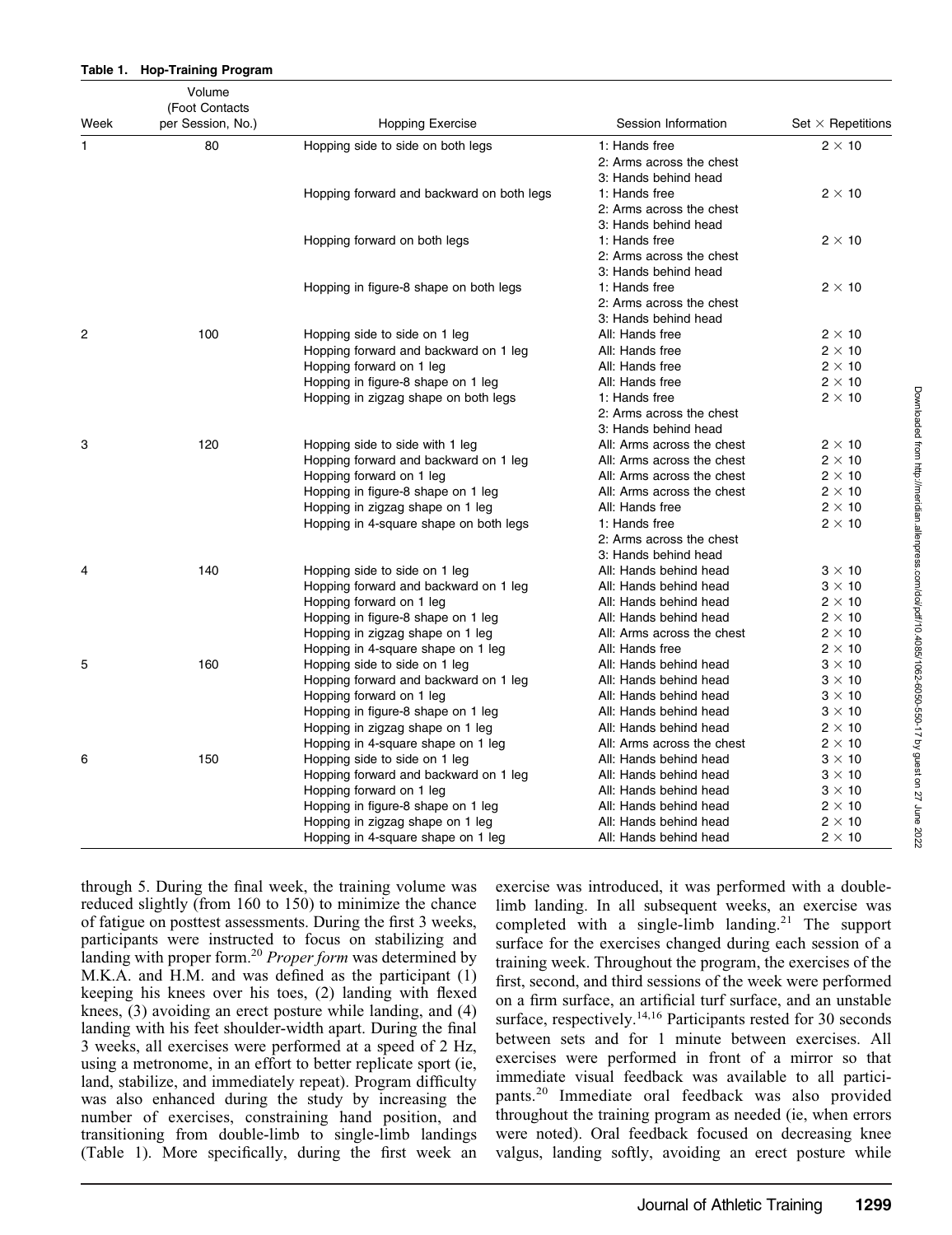Table 2. Effect of Hop-Stabilization Training on Self-Reported Function Questionnaire

|                                                       | Group, Mean $\pm$ SD      |                         |                      |                 |                                        |
|-------------------------------------------------------|---------------------------|-------------------------|----------------------|-----------------|----------------------------------------|
|                                                       | Experimental ( $n = 14$ ) |                         | Control ( $n = 14$ ) |                 | <b>Effect Size</b>                     |
| Questionnaire                                         | Pretest                   | Posttest                | Pretest              | Posttest        | (95% Confidence Interval) <sup>c</sup> |
| Foot and Ankle Ability Measure, % <sup>a</sup>        | $84.5 \pm 4.3$            | $92.4 \pm 10.1^{\circ}$ | $81.7 \pm 6.2$       | $81.6 \pm 6.4$  | 1.95 (1.03, 2.86)                      |
| Foot and Ankle Ability Measure-Sport, % <sup>a</sup>  | $73.6 \pm 10.7$           | $89.2 \pm 14.2^b$       | 67.6 $\pm$ 9.3       | $70.7 \pm 13.1$ | 1.35 (0.51, 2.18)                      |
| Cumberland Ankle Instability Tool, score <sup>a</sup> | $19.7 \pm 3.7$            | $24.0 \pm 4.6^{\circ}$  | $19.3 \pm 3.2$       | $20.0 \pm 3.8$  | 1.07 (0.26, 1.87)                      |
| Foot and Ankle Outcome Score, %                       |                           |                         |                      |                 |                                        |
| Symptom <sup>a</sup>                                  | $67.8 \pm 12.8$           | $82.6 \pm 17.3^b$       | $67.3 \pm 10.9$      | 68.1 $\pm$ 10.6 | 1.40 (0.56, 2.24)                      |
| Pain <sup>a</sup>                                     | $73.6 \pm 10.2$           | $89.0 \pm 17.1^{\circ}$ | $71.0 \pm 13.8$      | $78.3 \pm 14.4$ | 0.98(0.18, 1.78)                       |
| Activities of Daily Living                            | $80.1 \pm 3.7$            | $84.5 \pm 5.4^{\circ}$  | $78.3 \pm 5.4$       | $79.3 \pm 3.9$  | $0.52$ (-0.24, 1.29)                   |
| Sport <sup>a</sup>                                    | $70.7 \pm 6.4$            | $95.2 \pm 3.6^{\circ}$  | $72.5 \pm 6.7$       | $71.8 \pm 6.7$  | 3.47(2.27, 4.66)                       |
| Quality of Life <sup>a</sup>                          | $71.4 \pm 10.8$           | $89.2 \pm 20.4^{\circ}$ | $71.8 \pm 10.3$      | $70.7 \pm 9.3$  | 1.19 (0.37, 2.00)                      |
|                                                       |                           |                         |                      |                 |                                        |

<sup>a</sup> Significant interaction ( $P < .05$ ).

**b** Difference between the pretest-to-posttest change of the experimental group relative to the control group ( $P < .05$ ).

 $c$  Hedges'  $g$  pretest-to-posttest between-groups effect size.

landing, and maintaining the proper alignment and position of the feet.20

## Statistical Analysis

Demographic characteristics as well as baseline kinematic and kinetic variables were compared between groups using independent-samples t tests. Separate group  $\times$  time repeated-measures multivariate analyses of variance were conducted to determine the effect of the hopping intervention on the kinematics at initial contact and at peak vertical ground reaction force and the kinetics. We calculated post hoc t tests to analyze changes between groups. Data were analyzed using SPSS (version 19.0; IBM Corp, Armonk, NY), and an a priori  $\alpha$  level of .05 was set to determine statistical significance. The Hedges' g pretest-to-posttest between-groups effect sizes were also calculated and interpreted as small ( $< 0.4$ ), moderate (0.41–0.7), or large  $(>0.71)$  effects.

## **RESULTS**

Demographic characteristics did not differ between groups  $(P > .05)$ . At baseline, none of the dependent variables differed between groups ( $P > .05$ ). The hopping intervention resulted in improvements in all self-reported questionnaires relative to the control condition ( $P < .05$ ). Large effect sizes and 95% confidence intervals (CIs) were noted for all questionnaires and scales except for the Activities of Daily Living subscale of the Foot and Ankle Outcome Score. Means, standard deviations, and effect sizes for the selfreported questionnaires can be seen in Table 2.

Compared with the control condition, the hop-stabilization intervention also resulted in changes in ankle, knee, and hip kinematics ( $P < .05$ ; Table 3) and kinetics ( $P <$ .05; Table 4). All but 2 kinematic variables demonstrated large effect sizes with 95% CIs that did not cross zero. In general, more sagittal-plane flexion at all joints and less frontal-plane deviation at all joints were observed after the hopping intervention. All but 1 of the kinetic variables demonstrated a large effect size and 95% CIs that did not cross zero. The observed changes highlighted reductions in peak force and loading rate with a corresponding increase in the time to peak force.

#### **DISCUSSION**

The purpose of our study was to determine the effects of a 6-week hop-stabilization training program on lower extremity jump-landing biomechanics (ie, kinematics and kinetics) in men's collegiate basketball players with CAI. Six weeks of hop-stabilization training altered lower extremity jump-landing biomechanics and improved selfreported function. These results support our a priori hypothesis.

Like other interventions, the current 6-week hopping program improved self-reported function in those with CAI. For example, improvements were noted after 4-week interventions that included hop-stabilization exercises.14,15,19 Additionally, the magnitude of the improvements we found were consistent with, if not larger than, those reported previously. The magnitudes of improvement on the FAAM and FAAM-S were also larger than previously  $estabilished<sup>22</sup> minimal clinically important difference scores$ (8% and 9%, respectively) for these questionnaires in patients with CAI. For example, earlier researchers<sup>19</sup> noted an average Foot and Ankle Disability Index Sport change score of 11%, whereas our mean change score for the FAAM-S was 15%. It is possible that the greater volume of hop stabilizations performed in the current investigation or the longer duration of the intervention (6 versus 4 weeks) or both were responsible for the larger improvements, but future investigation is needed to confirm this hypothesis.

Plyometric and hop-stabilization training have been shown to positively influence the biomechanical profile (ie, reduce the magnitude of known lower extremity biomechanical injury risk factors) in healthy control participants<sup>16</sup> and anterior cruciate ligament (ACL)-injured individuals.23 More specifically, the evidence shows hopstabilization training reduced ground reaction forces, increased hip- and knee-flexion angles, and reduced knee valgus and varus torque. Interventions that focus on or include hop-stabilization exercises in CAI patients<sup>18,24</sup> have also demonstrated biomechanical changes: increases in sagittal-plane kinematics (eg, hip- and knee-flexion angles, ankle dorsiflexion) occurred concurrently with reductions in frontal (eg, ankle inversion)- and transverse-plane (eg, hip internal rotation) motion.<sup>25</sup> Increased dorsiflexion at initial foot contact decreased peak passive inversion moments as well as peak inversion joint angles, $^{26}$  further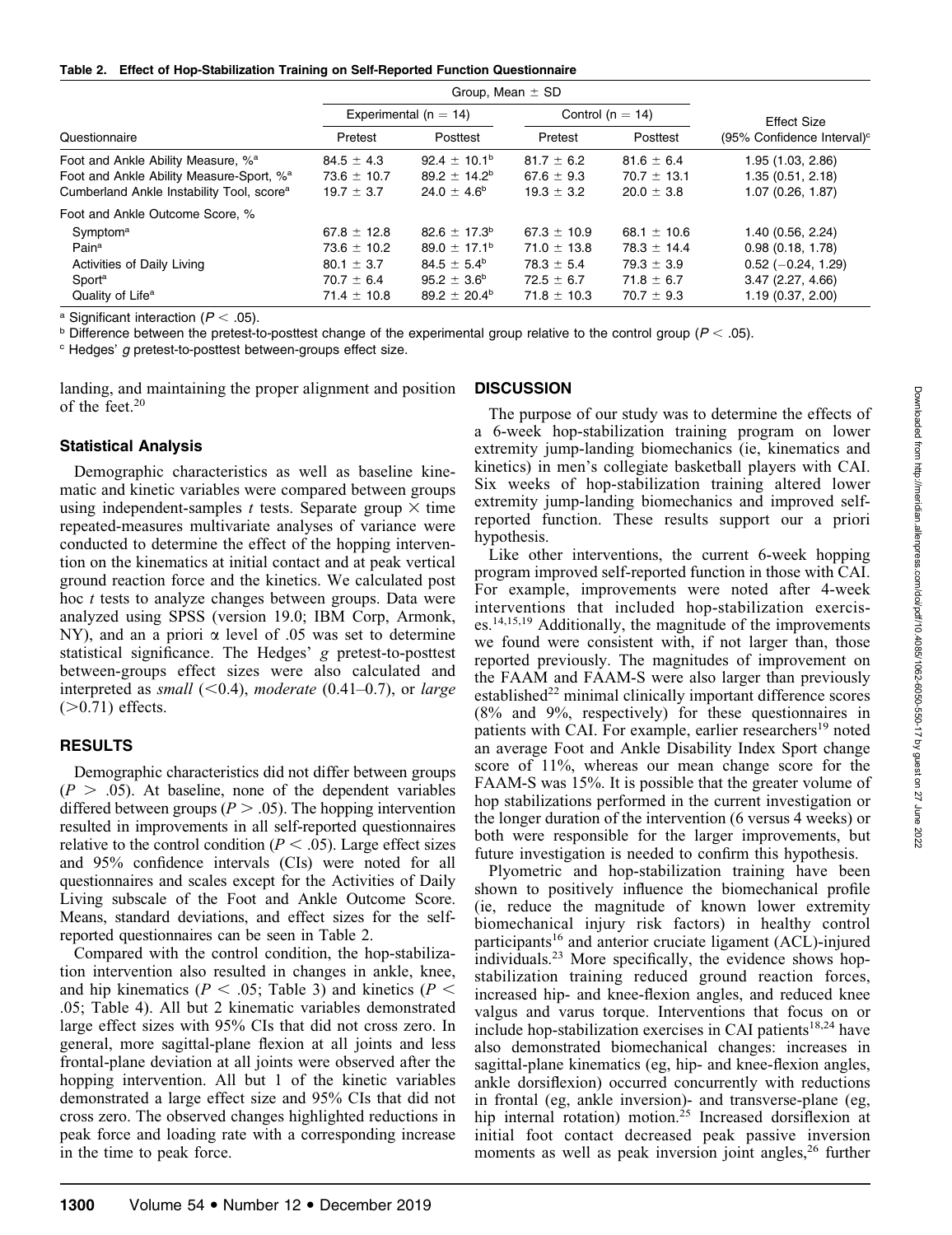Table 3. Effect of Hop-Stabilization Training on Kinematic Variables of the Ankle, Knee, and Hip (°)

|       | Kinematic Variable           | Group, Mean $\pm$ SD      |                          |                      |                   |                                        |
|-------|------------------------------|---------------------------|--------------------------|----------------------|-------------------|----------------------------------------|
|       |                              | Experimental ( $n = 14$ ) |                          | Control ( $n = 14$ ) |                   | <b>Effect Size</b>                     |
| Joint |                              | Pretest                   | Posttest                 | Pretest              | Posttest          | (95% Confidence Interval) <sup>c</sup> |
| Ankle | Dorsiflexion-plantar flexion |                           |                          |                      |                   |                                        |
|       | IC <sup>a</sup>              | $-41.89 \pm 7.71$         | $-33.35 \pm 7.43^b$      | $-42.14 \pm 6.95$    | $-41.67 \pm 6.14$ | $-1.89$ ( $-2.77, -0.99$ )             |
|       | Peak VGRF <sup>a</sup>       | $-14.34 \pm 6.44$         | $-9.11 \pm 7.42^b$       | $-14.40 \pm 5.07$    | $-14.42 \pm 5.17$ | $-1.26$ ( $-2.07, -0.44$ )             |
|       | Inversion-eversion           |                           |                          |                      |                   |                                        |
|       | IC <sup>a</sup>              | $2.90 \pm 0.90$           | $2.05 \pm 0.97^{\rm b}$  | $2.93 \pm 0.70$      | $2.86 \pm 0.95$   | $-0.97$ ( $-1.75$ , $-0.18$ )          |
|       | Peak VGRF <sup>a</sup>       | $1.88 \pm 0.90$           | $0.90 \pm 0.90^{\rm b}$  | $1.92 \pm 0.70$      | $1.87 \pm 0.66$   | $-3.62$ ( $-4.82$ , $-2.41$ )          |
|       | Abduction-adduction          |                           |                          |                      |                   |                                        |
|       | IC <sup>a</sup>              | $3.13 \pm 0.87$           | $2.34 \pm 0.80^{\circ}$  | $3.05 \pm 0.95$      | $3.07 \pm 0.96$   | $-0.66$ ( $-1.42$ , 0.10)              |
|       | Peak VGRF <sup>a</sup>       | $1.45 \pm 0.87$           | $0.76 \pm 0.87^{\rm b}$  | $1.58 \pm 0.95$      | $1.63 \pm 0.99$   | $-5.81$ ( $-7.50$ , $-4.11$ )          |
| Knee  | Flexion-extension            |                           |                          |                      |                   |                                        |
|       | IC <sup>a</sup>              | $6.24 \pm 3.18$           | $13.10 \pm 3.19^{\circ}$ | $5.55 \pm 2.84$      | $5.65 \pm 2.64$   | 1.53 (0.68, 2.37)                      |
|       | Peak VGRF <sup>a</sup>       | $20.68 \pm 5.77$          | $28.01 \pm 4.09^b$       | $20.40 \pm 5.95$     | $20.64 \pm 6.02$  | 1.64 (0.78, 2.49)                      |
|       | Varus-valgus                 |                           |                          |                      |                   |                                        |
|       | IC <sup>a</sup>              | $-2.93 \pm 1.29$          | $-2.07 \pm 1.39^{\rm b}$ | $-3.30 \pm 1.54$     | $-3.30 \pm 1.56$  | $-0.88$ ( $-1.65, -0.10$ )             |
|       | Peak VGRF <sup>a</sup>       | $-4.19 \pm 3.19$          | $-3.00 \pm 1.89^{\rm b}$ | $-4.81 \pm 2.72$     | $-4.74 \pm 2.42$  | $-0.69$ ( $-1.45$ , 0.07)              |
|       | Internal-external rotation   |                           |                          |                      |                   |                                        |
|       | IC <sup>a</sup>              | $2.94 \pm 1.09$           | $1.60 \pm 1.24^b$        | $3.38 \pm 1.89$      | $3.49 \pm 1.71$   | $-1.19(-1.99, -0.38)$                  |
|       | Peak VGRF <sup>a</sup>       | $6.79 \pm 2.42$           | $4.25 \pm 2.36^{\circ}$  | 7.61 $\pm$ 2.82      | $7.36 \pm 3.02$   | $-1.47$ ( $-2.30, -0.63$ )             |
| Hip   | Flexion-extension            |                           |                          |                      |                   |                                        |
|       | IC <sup>a</sup>              | $20.39 \pm 5.28$          | $28.75 \pm 5.03^{\circ}$ | $20.45 \pm 5.40$     | $20.75 \pm 5.41$  | 1.85 (0.96, 2.74)                      |
|       | Peak VGRF <sup>a</sup>       | $27.00 \pm 8.44$          | $35.23 \pm 6.62^b$       | $26.46 \pm 8.18$     | $26.70 \pm 8.03$  | 1.40(0.57, 2.22)                       |
|       | Abduction-adduction          |                           |                          |                      |                   |                                        |
|       | IC <sup>a</sup>              | $-10.52 \pm 4.24$         | $-8.39 \pm 2.94^{\rm b}$ | $-11.80 \pm 4.85$    | $-11.94 \pm 5.02$ | $-1.07$ ( $-1.85, -0.27$ )             |
|       | Peak VGRF <sup>a</sup>       | $-11.12 \pm 4.02$         | $-9.17 \pm 3.82^b$       | $-13.46 \pm 4.77$    | $-13.36 \pm 4.68$ | $-1.01$ ( $-1.79$ , $-0.22$ )          |
|       | Internal-external rotation   |                           |                          |                      |                   |                                        |
|       | IC <sup>a</sup>              | $-11.31 \pm 1.43$         | $-9.24 \pm 1.70^b$       | $-10.68 \pm 1.23$    | $-10.66 \pm 1.19$ | $-1.30$ ( $-2.11, -0.48$ )             |
|       | Peak VGRF <sup>a</sup>       | $-12.26 \pm 1.60$         | $-10.68 \pm 1.97^b$      | $-12.03 \pm 1.51$    | $-12.03 \pm 1.34$ | $-1.05$ ( $-1.84$ , $-0.25$ )          |

Abbreviations: IC, initial contact; VGRF, vertical ground reaction force.

<sup>a</sup> Significant interaction ( $P < .05$ ).

**b** Difference between the pretest-to-posttest change of the experimental group relative to the control group ( $P < .05$ ).

 $c$  Hedges'  $g$  pretest-to-posttest between-groups effect size. Positive kinematic values represented dorsiflexion, inversion, foot adduction, knee flexion, varus, internal rotation, hip extension adduction, and internal rotation.

highlighting how increasing sagittal-plane–flexion angles corresponds with reductions in frontal-plane motion.

Our observed kinematic changes in this investigation are consistent with findings in the literature. For example, reductions in ankle inversion, plantar flexion, and knee valgus were noted. Concurrently, increases in hip and knee flexion were observed. Given that these changes are associated with reductions in lower extremity joint injury risk factors and improvements in self-reported function, we speculate that they represent improvements in jump-landing kinematics. However, future research is needed to determine both the midterm and long-term positive and possible

Table 4. Effect of Hop-Stabilization Training on Peak Ground Reaction Forces (Peak [%Body Weight]), Time to Peak Ground Reaction Force (TTP [ms]), and Vertical Loading Rates ([N/BW]/s) Between Groups

|                  | Kinetic Variable        | Group, Mean $\pm$ SD      |                               |                      |                  |                                        |
|------------------|-------------------------|---------------------------|-------------------------------|----------------------|------------------|----------------------------------------|
| <b>Direction</b> |                         | Experimental ( $n = 14$ ) |                               | Control ( $n = 14$ ) |                  | <b>Effect Size</b>                     |
|                  |                         | Pretest                   | Posttest                      | Pretest              | Posttest         | (95% Confidence Interval) <sup>c</sup> |
| Medial           | Peak <sup>a</sup>       | $0.16 \pm 0.02$           | $0.13 \pm 0.02^b$             | $0.16 \pm 0.03$      | $0.16 \pm 0.03$  | $-0.85$ ( $-1.62, -0.07$ )             |
|                  | <b>TTP</b> <sup>a</sup> | $52.75 \pm 1.29$          | $56.57 \pm 2.13^b$            | $52.85 \pm 1.54$     | $52.50 \pm 1.68$ | 1.49 (0.64, 2.32)                      |
| Lateral          | Peak <sup>a</sup>       | $0.27 \pm 0.06$           | $0.21 \pm 0.05^{\circ}$       | $0.27 \pm 0.07$      | $0.27 \pm 0.07$  | $-1.12$ ( $-1.91$ , $-0.32$ )          |
|                  | <b>TTP</b> <sup>a</sup> | $46.69 \pm 2.32$          | 52.12 $\pm$ 4.59 <sup>b</sup> | $46.75 \pm 2.55$     | $46.96 \pm 3.27$ | 1.29(0.47, 2.09)                       |
| Posterior        | Peak <sup>a</sup>       | $0.77 \pm 0.09$           | $0.68 \pm 0.09^{\circ}$       | $0.76 \pm 0.09$      | $0.76 \pm 0.099$ | $-1.07$ ( $-1.86$ , $-0.27$ )          |
|                  | <b>TTP</b> <sup>a</sup> | 53.99 $\pm$ 4.62          | 59.17 $\pm$ 5.78 <sup>b</sup> | $54.53 \pm 4.91$     | $54.84 \pm 4.86$ | 0.99(0.20, 1.77)                       |
| Anterior         | Peak <sup>a</sup>       | $0.06 \pm 0.04$           | $0.04 \pm 0.03^{\circ}$       | $0.10 \pm 0.11$      | $0.11 \pm 0.11$  | $-1.26$ ( $-2.07, -0.45$ )             |
|                  | TTP                     | $51.17 \pm 3.28$          | $54.90 \pm 4.17^b$            | $51.78 \pm 3.11$     | 51.86 $\pm$ 3.47 | 0.98(0.29, 1.76)                       |
| Vertical         | Peak <sup>a</sup>       | $3.81 \pm 0.54$           | $3.33 \pm 0.68^{\circ}$       | $3.89 \pm 0.57$      | $3.85 \pm 0.62$  | $-0.79$ ( $-1.55, -0.01$ )             |
|                  | <b>TTP</b> <sup>a</sup> | 58.18 $\pm$ 1.64          | 64.06 $\pm$ 3.28 <sup>b</sup> | $58.66 \pm 1.96$     | $59.09 \pm 3.52$ | 1.14(0.34, 1.93)                       |
|                  | Vertical loading rate   | $0.12 \pm 0.23$           | $0.05 \pm 0.008^{\circ}$      | $0.06 \pm 0.009$     | $0.06 \pm 0.01$  | $-0.29$ ( $-1.03$ , 0.45)              |

<sup>a</sup> Significant interaction ( $P < .05$ ).

 $\overline{b}$  Difference between the pretest-to-posttest change of the experimental group relative to the control group ( $P < .05$ ).

 $c$  Hedges'  $g$  pretest-to-posttest between-groups effect size.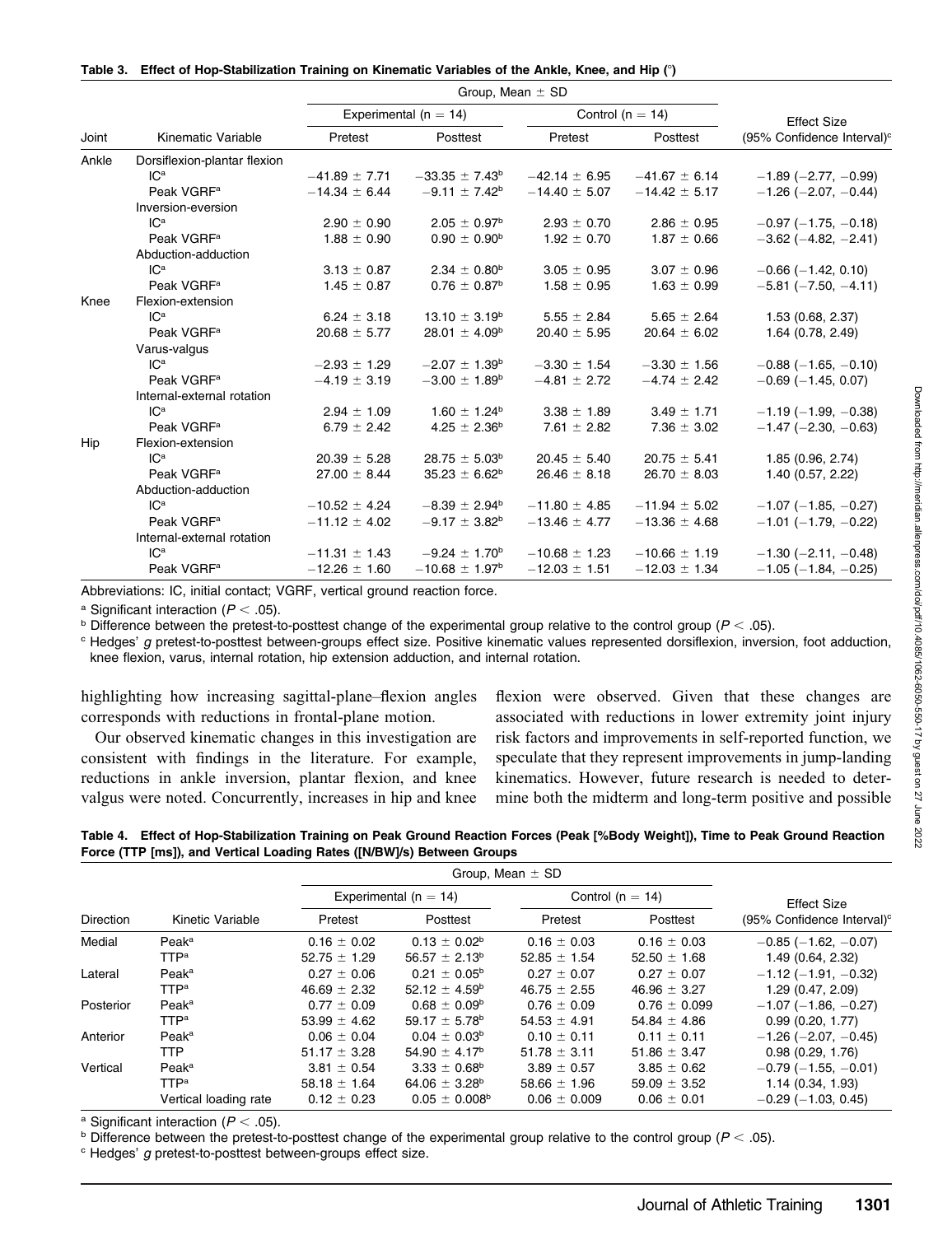negative effects of altering jump-landing kinematics in those with CAI. It is also important to note that a link between a history of a lateral ankle sprain and an increased risk for ACL injury has been established.<sup>27</sup> The kinematic changes in our study (eg, increased knee and hip flexion and decreased knee valgus and ground reaction forces) are associated with a decreased risk of ACL injury, so hopstabilization training may also have the potential to decrease the risk of ACL injury in those with a history of ankle sprains. However, prospective studies of injury rates are needed to test this hypothesis.

Kinetically, those with CAI have been reported to have a higher magnitude of and quicker time to peak ground reaction force.<sup>10</sup> Our results, illustrating a reduction in ground reaction forces and a slower time to peak force after the hop-stabilization exercises, is consistent with previous research in CAI patients<sup>28</sup> and those with ACL injury.<sup>23</sup> This finding is not surprising given the known relationship between a reduction in ground reaction force magnitude and concurrent increases in hip and knee flexion during landing23 and the fact that hip and knee flexion increased in our participants. As peak impact forces occur  $\leq 30$  to 50 milliseconds after initial contact, reductions in ground reaction force are likely the result of increased preparatory muscle activity. From the larger randomized controlled trial, we were able to illustrate that the hop-stabilization program also resulted in earlier onset times and greater preparatory muscle activity in the peroneus longus, lateral hamstrings, tibialis anterior, and gluteus medius.<sup>17</sup> Thus, the cumulative results of our larger randomized controlled trial confirm the effectiveness of hop-stabilization training (ie, improved self-reported function) while highlighting plausible neurobiomechanical mechanisms underlying this effectiveness, at least in part.

Although evaluating effectiveness and providing insights into the underlying mechanisms are important, the motorlearning principles used in the current and previous intervention programs that resulted in observed changes are the most pertinent to clinical practice. Those with CAI have a more constrained sensorimotor system due to numerous sensory and motor impairments. These impairments decrease the adaptability for coordinating movements during changing task and environmental demands, resulting in a continuum of disability.<sup>29</sup> Research<sup>11,14,15,17</sup> has consistently shown that coordination training improved a variety of outcomes in those with CAI.

Maximizing the benefits of such interventions requires that the patient understand the movement goal (ie, how a task should be completed) and the purposeful manipulation of task and environmental demands as he or she progresses through the rehabilitation program. For example, to progress in a hop-training program, the task demands should be increased from simple to more complex (ie, double to single limb) and the environmental cues progressed from predictable to more unpredictable (ie, stable surface to unstable surface). Both task and environmental demands should be progressed in the context of sport-specific demands as the patient demonstrates movement proficiency (ie, achieves the movement goal) at each level. Such a progression is clinically important because the ability to perform a task in a controlled laboratory or rehabilitation environment may not translate to the field of play, where additional dynamic challenges,

such as reacting to player and ball movement and adjusting for player-to-player contact occur.

We, like other investigators, chose to incorporate external visual and verbal feedback for 2 reasons. First, even if patients know what the movement goal is, it can be difficult for them to identify important movement errors from inherent feedback alone (eg, somatosensory input). Second, external feedback has been shown to positively influence movement patterns.30 Thus, incorporating external and inherent feedback may allow the patient to better triangulate when a movement error was made (ie, felt, saw, and told) and subsequently enhance the ability to learn better movement patterns. Thus, clinicians should (1) develop purposeful progressions of their chosen exercises to enhance adaptability and (2) provide external feedback to contextualize the errors. Most importantly, training volume must be high enough to ensure that the observed changes are learned (ie, permanent) and not just a transient practice effect.

## Limitations

This study, like others, is not without limitations. For example, only male university basketball players were included, which may limit the generalizability of the results to different playing levels, different sports, and female athletes. Currently, no data suggest that CAI-associated impairments or responses to rehabilitation differ among these factors, but we have no data to indicate that they are equivocal. Our study design did not allow us to conclude that the hopping exercises were better or worse than other intervention programs as comparative effectiveness was not established. Finally, we quantified only the immediate effects of the intervention on a task (jump landing) that was similar to the training exercises (hopping). Thus, the retention of the program remains unknown, and it is unclear if the hop-stabilization program would cause improvements in a broader range of tasks and assessments such as cutting or jumping. Finally, the ability of the hopping training to limit recurrent injury is also unknown.

## **CONCLUSIONS**

A 6-week hop-stabilization program changed jumplanding biomechanics (kinematics and kinetics) in male university basketball players with CAI. This program also resulted in improvements in multiple patient-reported outcomes. Landing from a jump is a frequent demand in basketball and a common mechanism for ankle sprains in basketball players. The current hop-stabilization program is an effective and reasonably sport-specific program that may reduce the lower extremity injury risk in this population.

## ACKNOWLEDGMENTS

We thank the athletes who participated and the research assistants who were instrumental in the collection of the data.

## REFERENCES

1. Roos KG, Kerr ZY, Mauntel TC, Djoko A, Dompier TP, Wikstrom EA. The epidemiology of lateral ligament complex ankle sprains in National Collegiate Athletic Association sports. Am J Sports Med. 2017;45(1):201–209.